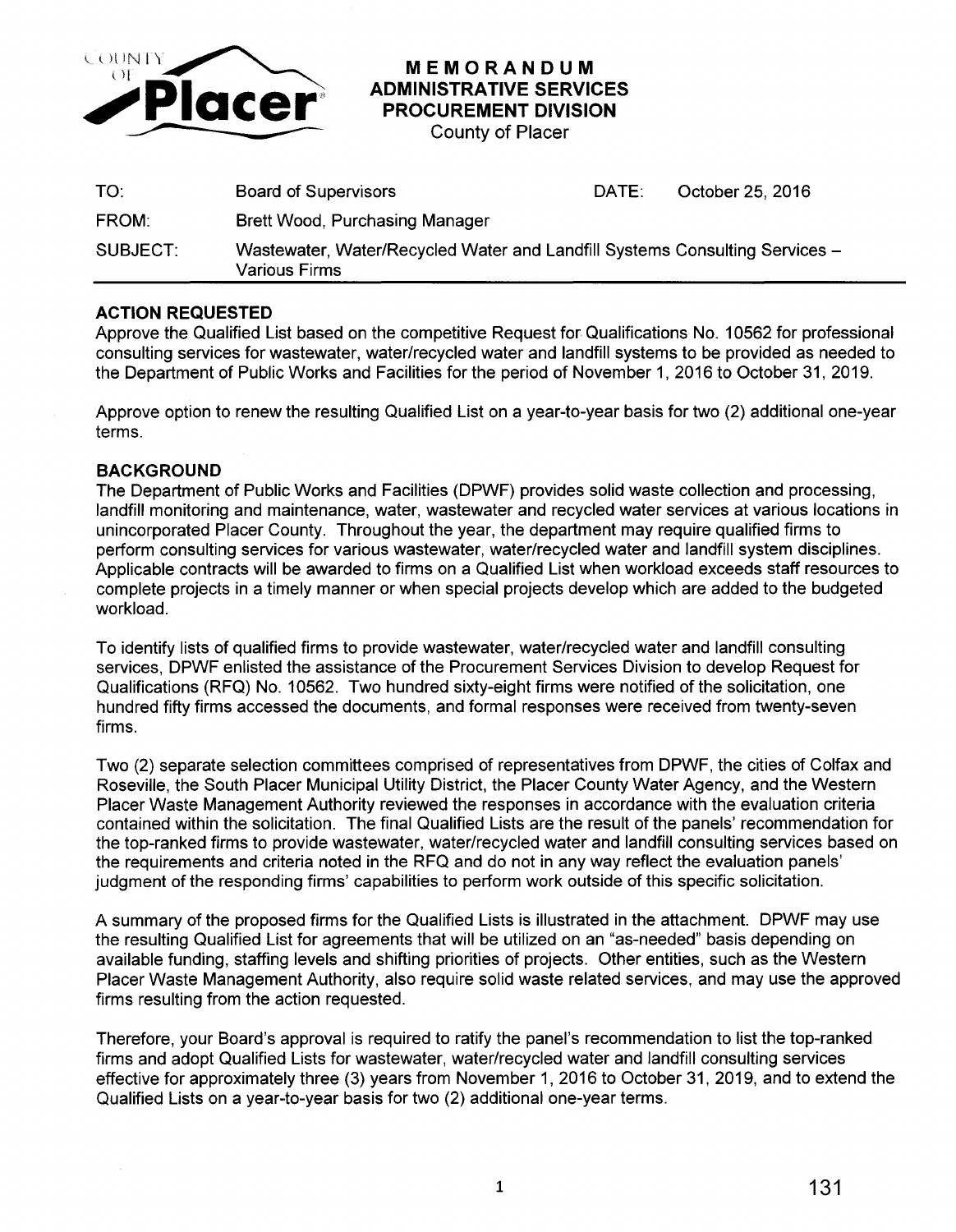#### **FISCAL IMPACT**

There is no immediate fiscal impact resulting from this action. Individual County contracts will be negotiated with one (1) or more firms as needed and the resulting expenditures will be funded from existing budgets or project funds, as appropriate. Contracts of \$50,000 or less may be executed by the Purchasing Manager. All County contracts exceeding \$50,000 for County initiated projects will require your Board's approval.

### **ATTACHMENT:** Qualified List

cc: Bill Zimmerman, Environmental Utilities Deputy Director Kevin Bell, Environmental Engineering Program Manager Walt Schwall, Senior Civil Engineer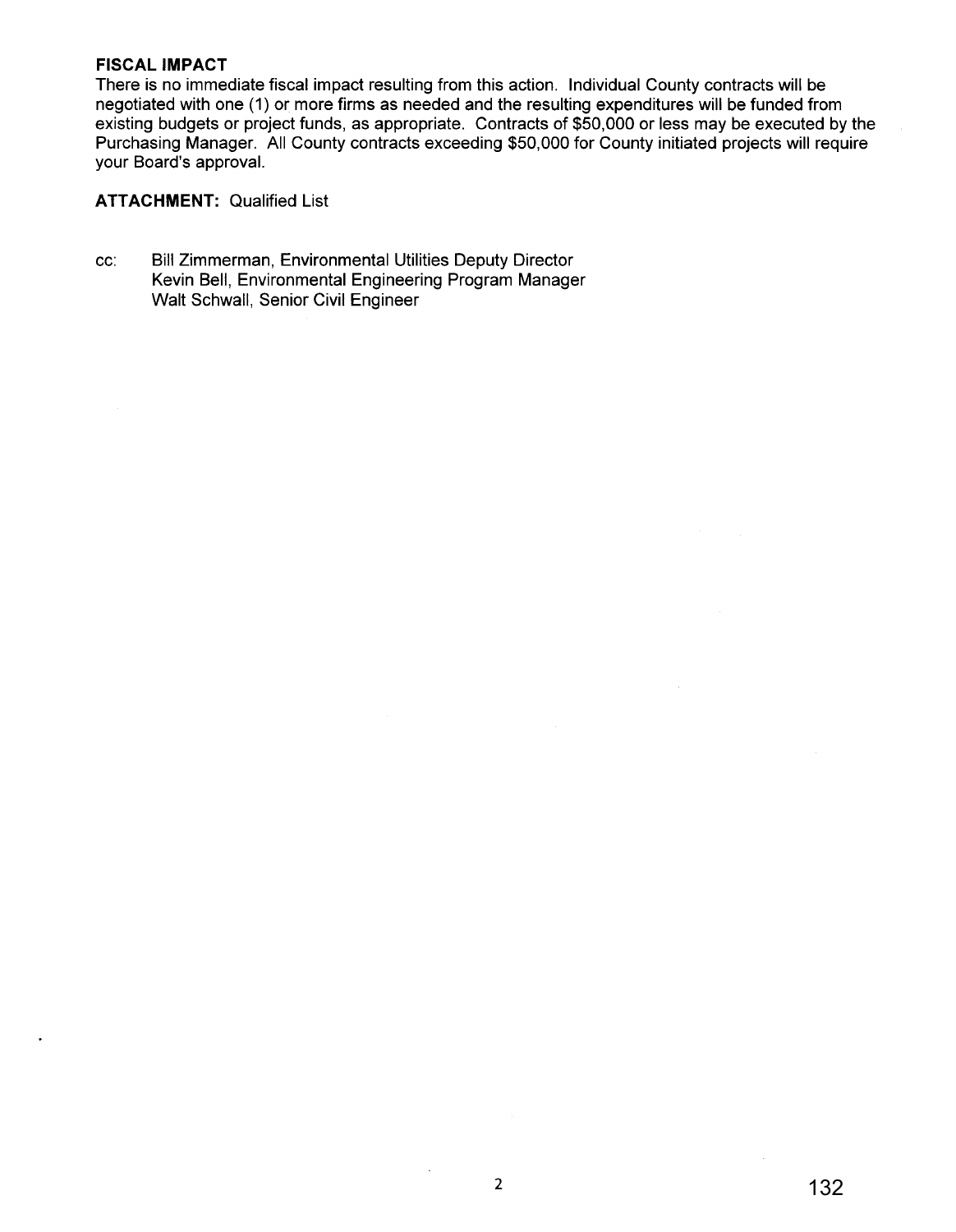## **QUALIFIED LIST**

# **WASTEWATER, WATER/RECYCLED WATER AND LANDFILL CONSULTING SERVICES**

| <b>NAME OF FIRM</b>                                                  | <b>CONTACT PERSON</b> |                                                           |  |  |  |
|----------------------------------------------------------------------|-----------------------|-----------------------------------------------------------|--|--|--|
| Water, Recycled Water and Wastewater Systems Consulting, Design, and |                       |                                                           |  |  |  |
| <b>Construction Management</b>                                       |                       |                                                           |  |  |  |
| <b>AECOM</b><br><b>Thomas Guinn</b>                                  |                       |                                                           |  |  |  |
| 2870 Gateway Oaks Drive, Suite 150                                   | Phone:                | 916-679-2000                                              |  |  |  |
| Sacramento, CA 95838                                                 | Email:                | Tom.guinn@aecom.com                                       |  |  |  |
|                                                                      |                       |                                                           |  |  |  |
| <b>Bennett Engineering Services</b>                                  | <b>Orin Bennett</b>   |                                                           |  |  |  |
| 1082 Sunrise Avenue, Suite 100                                       | Phone:                | 916-783-4100                                              |  |  |  |
| Roseville, CA 95661                                                  | Email:                | obennett@ben-en.com                                       |  |  |  |
|                                                                      |                       |                                                           |  |  |  |
| HydroScience Engineers, Inc.                                         | <b>Bill Slenter</b>   |                                                           |  |  |  |
| 10569 Old Placerville Road                                           | Phone:                | 916-364-1490                                              |  |  |  |
| Sacramento, CA 95827                                                 | Email:                | bslenter@hydroscience.com                                 |  |  |  |
|                                                                      |                       |                                                           |  |  |  |
| <b>Stantec Consulting Services, Inc.</b>                             |                       | Gabe Aronow                                               |  |  |  |
| 3875 Atherton Road                                                   | Phone:                | 530-470-0515                                              |  |  |  |
| Rocklin, CA 95765                                                    | Email:                | Gabe.aronow@stantec.com                                   |  |  |  |
|                                                                      |                       |                                                           |  |  |  |
| Water Systems Consulting, Inc.                                       | <b>Scott Duren</b>    |                                                           |  |  |  |
| 2351 Sunset Blvd., Ste 170-946                                       | Phone:                | 503-419-6336                                              |  |  |  |
| Rocklin, CA 95765                                                    | Email:                | sduren@wsc-inc.com                                        |  |  |  |
|                                                                      |                       |                                                           |  |  |  |
| John Goodwin<br><b>West Yost Associates</b>                          |                       |                                                           |  |  |  |
| 2020 Research Park Drive, Suite 100                                  | Phone:                | 530-792-3294                                              |  |  |  |
| Davis, CA 95618                                                      | Email:                |                                                           |  |  |  |
|                                                                      |                       |                                                           |  |  |  |
|                                                                      |                       | <b>Water Quality Monitoring and Regulatory Assistance</b> |  |  |  |
| <b>Applied Engineering &amp; Geology</b>                             | Earl Stephens         |                                                           |  |  |  |
| 578 E Street                                                         | Phone:                | 916-645-6014                                              |  |  |  |
| Lincoln, CA 95648                                                    | Email:                | earl@aegengineers.com                                     |  |  |  |
|                                                                      |                       |                                                           |  |  |  |
| CB&I Environmental & Infrastructures,<br><b>Stephen Martin</b>       |                       |                                                           |  |  |  |
| Inc.                                                                 | Phone:                | 225-987-7133                                              |  |  |  |
| 180 Promenade Circle, Suite 320                                      | Email:                | Steve.martin@cbi.com                                      |  |  |  |
| Sacramento, CA 95834                                                 |                       |                                                           |  |  |  |
|                                                                      |                       |                                                           |  |  |  |
| <b>Ambrose McCready</b><br><b>SCS Engineers</b>                      |                       |                                                           |  |  |  |
| 3117 Fite Circle, Suite 108                                          | Phone:                | 916-361-1297                                              |  |  |  |
| Sacramento, CA 95827                                                 | Email:                |                                                           |  |  |  |
|                                                                      |                       |                                                           |  |  |  |
|                                                                      |                       |                                                           |  |  |  |
| <b>Tetra Tech</b>                                                    | Greg Acosta           |                                                           |  |  |  |
| 1360 Valley Vista Drive                                              | Phone:                | 909-860-7777                                              |  |  |  |
| Diamond Bar, CA 91765                                                | Email:                | greg.acosta@tetratech.com                                 |  |  |  |
|                                                                      |                       |                                                           |  |  |  |

 $\bar{\gamma}$